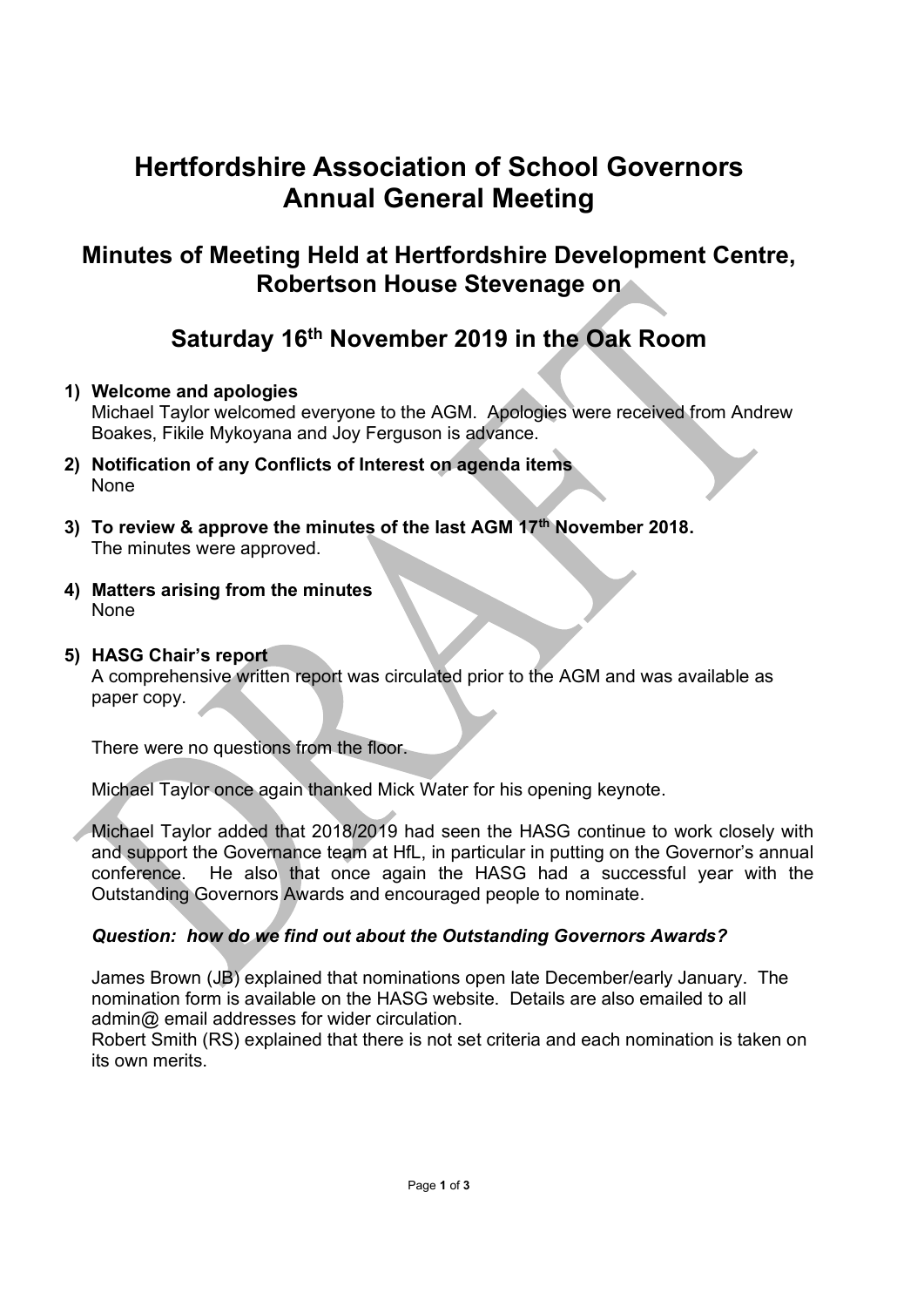#### 6) HASG Treasurer's Report for Year to 31st March 2019

A copy of the HASG Income & Expenditure report for the year ending 31st March 2019 had been circulated to members schools 21 days before the meeting and a copy will be made available after the meeting on the HASG website.

Macdonald Frederick (MF) took this opportunity to made comments on his notes:

 $\triangleright$  There has been a change in how the subscriptions are collected via HfL, which shows the income for Academies subscriptions for 2018/2019 for 17 months.

#### Question - why have the meeting costs reduced so much?

MF explained that we think it was due to that we now used a free venue for Committee Meetings. [Further research after the meeting indicated that the real answer is that in previous years there have been considerable costs of production of materials for meetings e.g. the AGM – no such costs occurred in 2018-2019]

RS gave an explanation as to the conference contribution. The increase of the HASG subscription back in 2017/2018 enabled the HASG to hugely contribute to the Annual Governors Conference which meant it would continue to be held. In 2017/2018 the HASG contributed £10,000 to the conference. For 2018/2019 it was agreed that they would contribute 50% of the conference costs, with HfL covering the other 50%.

#### Question – what does the forum & briefing cost cover?

It was explained that the HASG fully fund the twilight session of the Heads & Governors briefing once per term. It is usually held at the Beales Hotel in Hatfield and is the same briefing content that Headteachers attend.

#### 7) To approve the HASG subscription for the year 2019-2020

The HASG executive proposed that the subscription for 2018-2019 to remain at £85.00.

The subscription fee will in particular help the HASG

- $\triangleright$  Fund the annual conference together with HfL
- $\triangleright$  Hold regular briefings
- $\triangleright$  Run the Governor Awards

The proposed subscription fee was approved.

#### 8) To approve amended HASG Constitution: Version 6

JB gave a brief update as to why the constitution has changed. It was explained that revisions focused on academies and in particularly on clarifying that membership of HASG is by School, even in the case of Multi Academy Trusts.